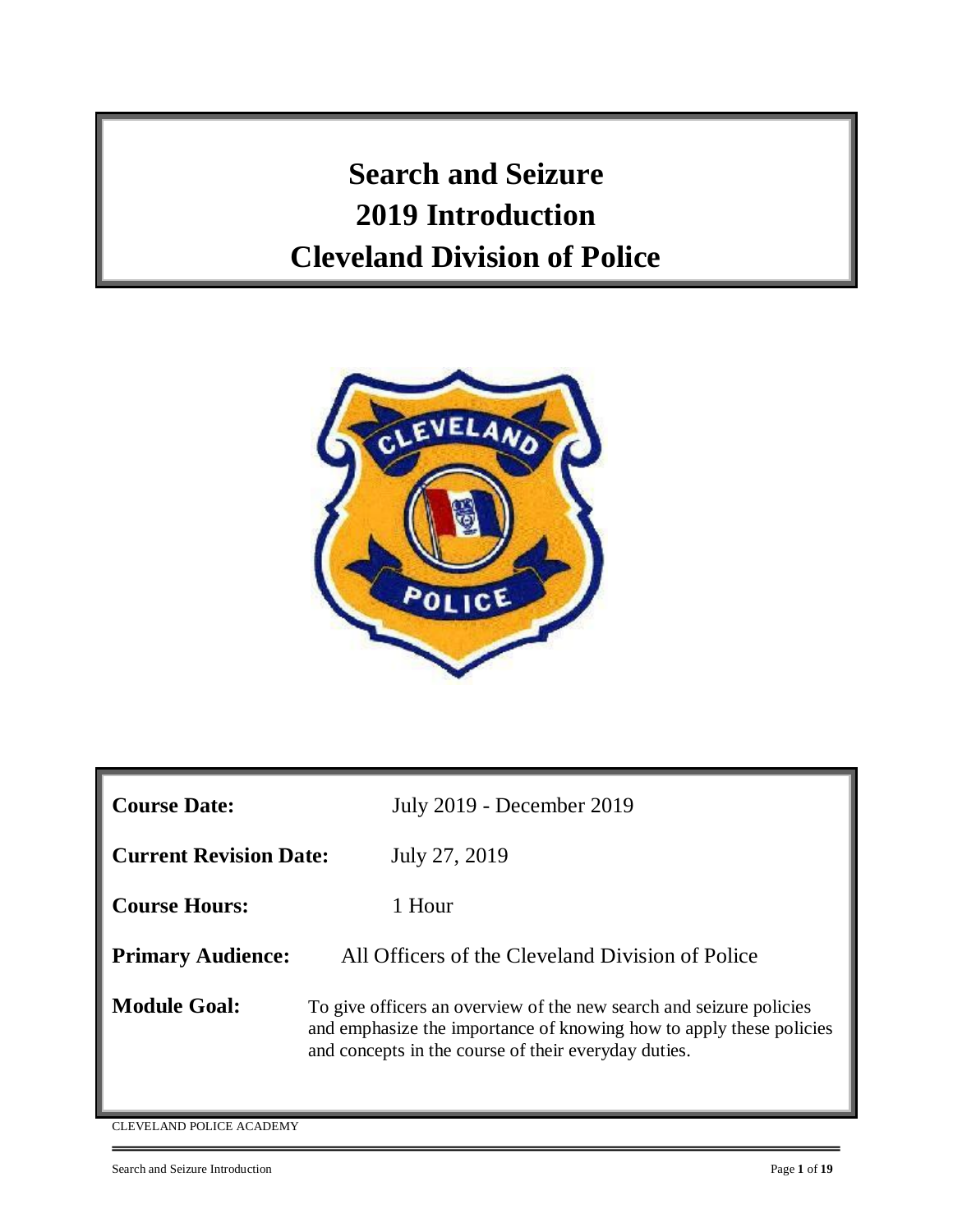## **RE FE RE NC ES**

- 1. Cleveland Division of Police GPO Search and Seizure
- 2. Cleveland Division of Police GPO Investigatory stops
- 3. Cleveland Division of Police GPO Probable Cause / Warrantless Arrest
- 4. Cleveland Division of Police GPO Strip Searches & Body Cavity Searches
- 5. Cleveland Division of Police GPO Miranda Warning and Waiver
- 6. https://legaldictionary.net/arizona-v-gant/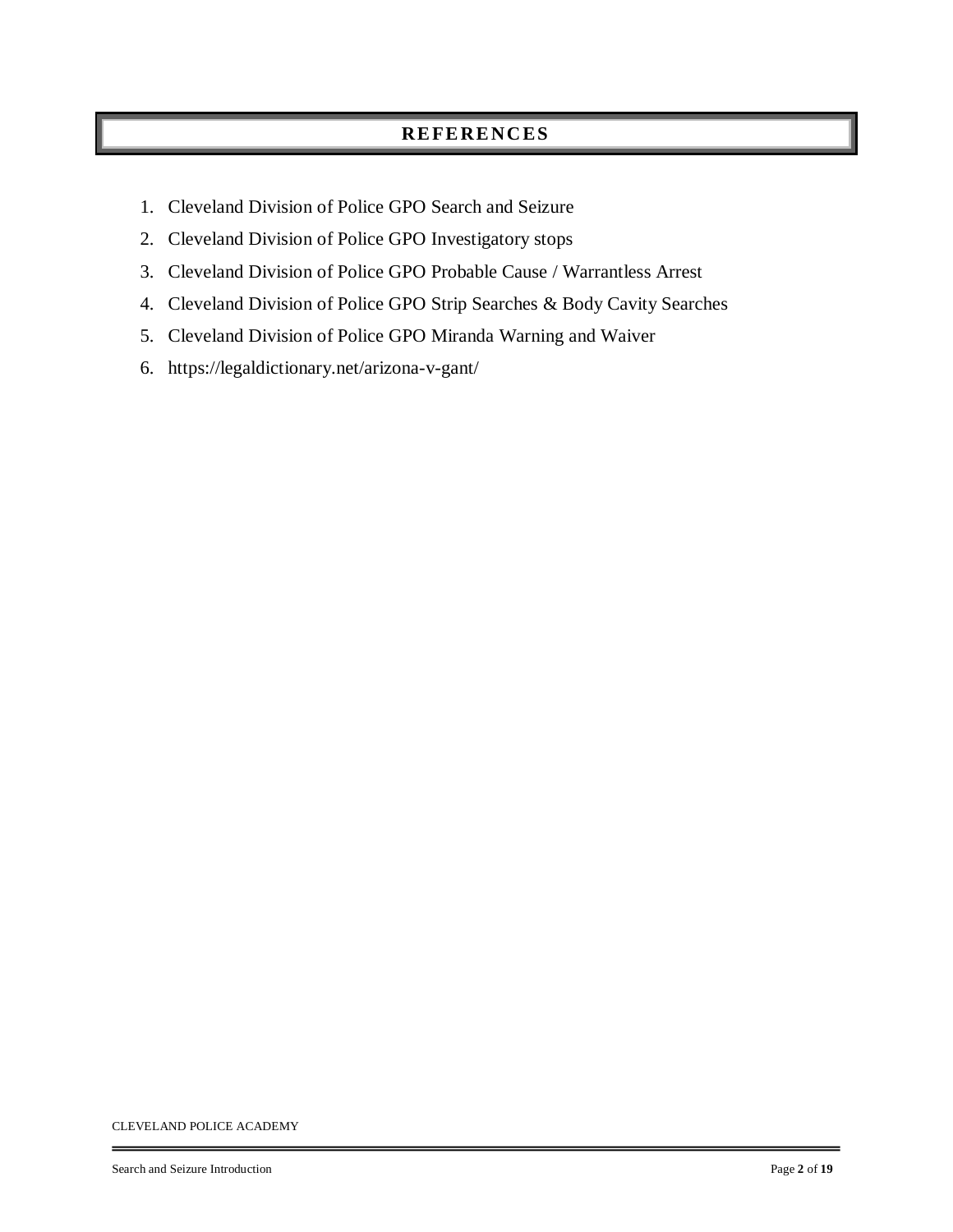## **COURSE MATERIALS**

### **TEACHING AIDS**

| X            | <b>Erasable Board/Markers</b> | $X$ <sub>__</sub> Easel/Notepads |
|--------------|-------------------------------|----------------------------------|
|              | $X$ Lectern/Table             |                                  |
| $\mathbf{X}$ | Other:                        |                                  |
|              | <b>Student Handouts</b>       |                                  |

## **INSTRUCTIONAL TECHNIQUES**

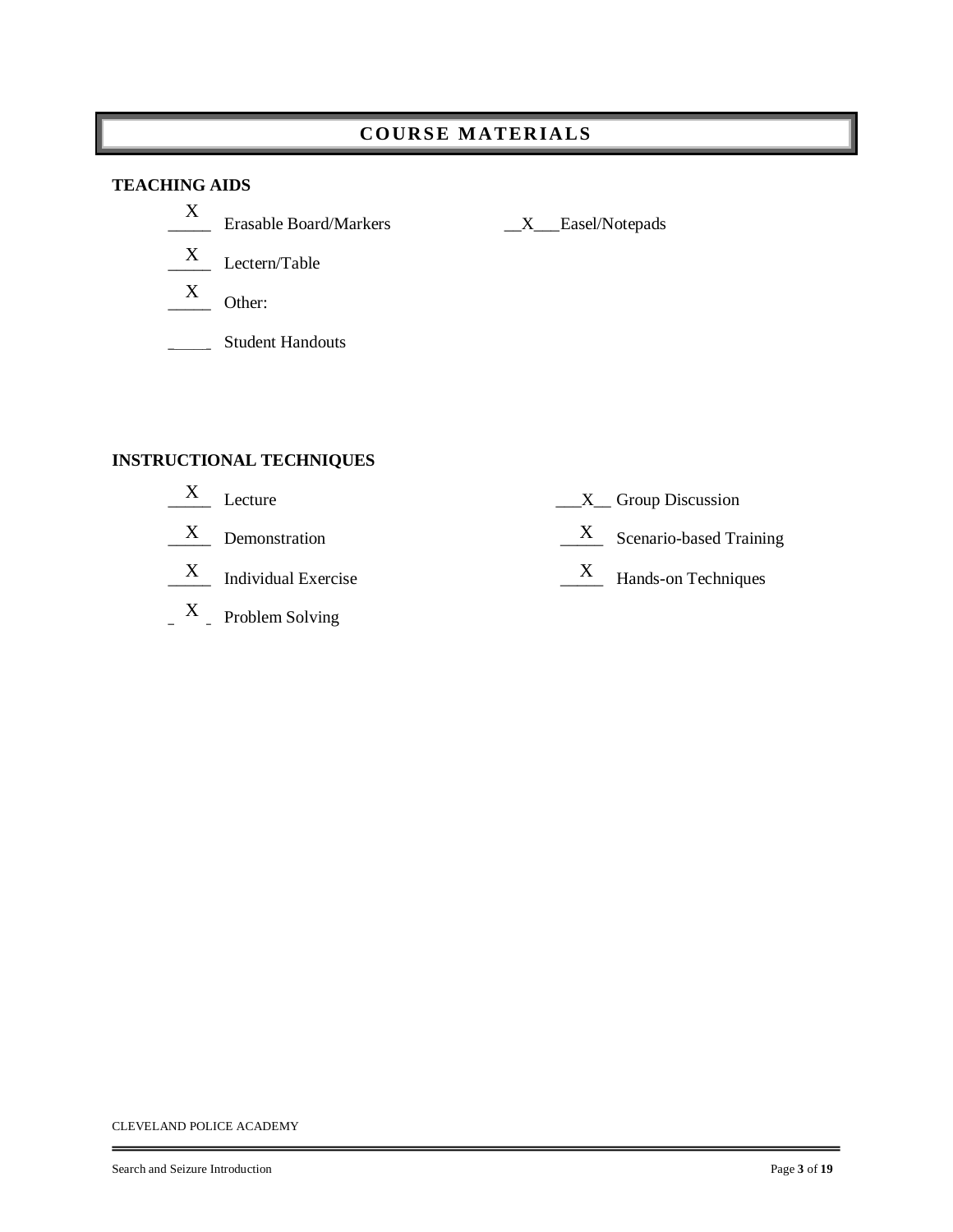## **LESSON PLAN**

|    |                |                                                                   | PPT#1           |
|----|----------------|-------------------------------------------------------------------|-----------------|
| I. |                | Securing Weapons and Officer Safety Protocol                      |                 |
|    | a.             | All weapons will be exchanged for inert blue weapons as           |                 |
|    |                | students arrive for training                                      |                 |
|    |                | b. Everyone must secure their weapons in lock boxes provided      |                 |
|    |                | i. Firearm, knives                                                |                 |
|    |                | Taser, baton<br>ii.                                               |                 |
|    |                | iii.<br>Extra magazines                                           |                 |
|    |                | iv. Pepper spray                                                  |                 |
|    |                | v. Extra Taser cartridges                                         |                 |
| П. | Roll Call      |                                                                   |                 |
|    | a.             | Will be given by a supervisor (If no Training Section supervisors |                 |
|    |                | are available, a supervisor approved by the Training Section to   |                 |
|    |                | present the introduction will be designated to deliver this       |                 |
|    |                | important part of the lesson.)                                    |                 |
|    |                |                                                                   | <b>PPT</b> #2-3 |
|    | b.             | The Supervisor will                                               |                 |
|    |                | i. Welcome everyone to CDP's new search and seizure               |                 |
|    |                | policy training                                                   |                 |
|    |                | ii. Give roll call and ensure everyone has signed in              |                 |
|    |                | Ensure only officers who are on the sign-in sheet and<br>iii.     |                 |
|    |                | have taken the preload are in class                               |                 |
|    |                | iv. Ask officers to place cell phones on silent and put them      |                 |
|    |                | away. Indicate that usage is prohibited unless on a               |                 |
|    |                | designated break or express permission by an instructor           |                 |
|    |                | is given.                                                         |                 |
|    |                | v. Advise students no eating during training                      |                 |
|    |                | vi. Ask about injuries                                            |                 |
|    |                | Must have been previously documented with<br>1.<br>Medical Unit   |                 |
|    |                | 2. If not must leave and go to Medical Unit                       |                 |
|    |                |                                                                   |                 |
|    | $\mathbf{c}$ . | Explain the course schedule and how the classes will be rotated   | <b>PPT#4</b>    |
|    |                | The training will be one day<br>i.                                |                 |
|    |                | ii.<br>The day will have 3 modules you will attend                |                 |
|    |                | We will break you into 3 groups and you will spend<br>iii.        |                 |
|    |                | approximately 1 hour and 40 minutes in each training              |                 |
|    |                | module                                                            |                 |
|    |                |                                                                   |                 |
|    |                |                                                                   |                 |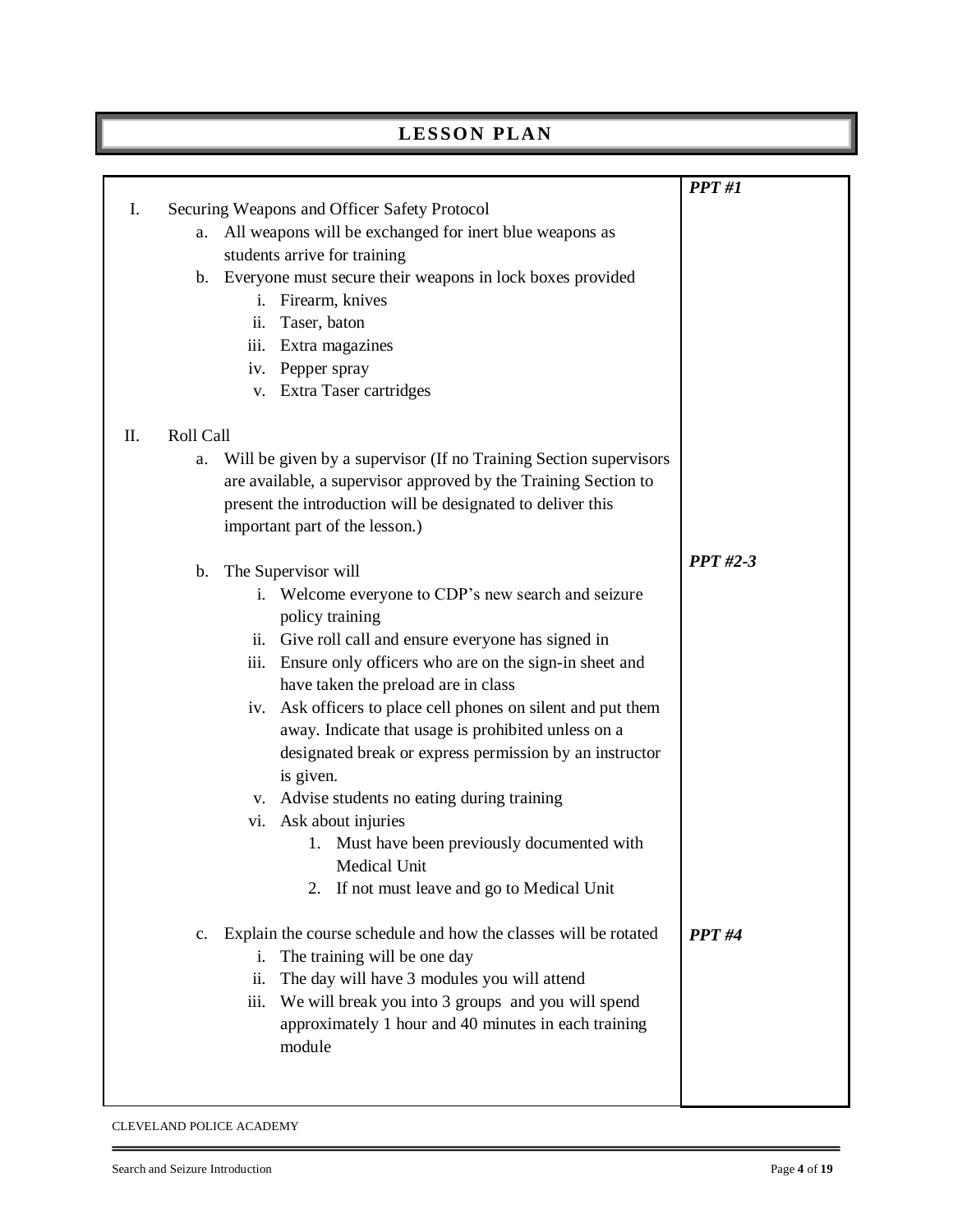| 0800-0900                   | Introduction                                       |                  |
|-----------------------------|----------------------------------------------------|------------------|
| 0900-1040                   | Module #1                                          |                  |
| 1040-1100                   | Switch out guns                                    |                  |
| 1100-1200                   | Lunch                                              |                  |
| 1200-1340                   | Module #2                                          |                  |
| 1350-1530                   | Module #3                                          |                  |
| 1530-1600                   | Review                                             |                  |
| Training expectations<br>d. |                                                    |                  |
|                             | i. Explain to the class:                           | <b>PPT#5</b>     |
|                             | 1. You are expected to take an active role in      |                  |
|                             | training and fully participate in this on-going    |                  |
|                             | professional education.                            |                  |
|                             |                                                    |                  |
| 2.                          | You will get the most out of the training and      |                  |
|                             | help you understand the concepts if you take an    |                  |
|                             | active role                                        |                  |
|                             | 3. Class participation is mandatory                |                  |
| 4.                          | All three modules will assess your                 |                  |
|                             | understanding of the policy                        |                  |
|                             | 5. Everyone will be evaluated by                   |                  |
|                             | Class participation<br>a.                          |                  |
|                             | b. Performance check sheet                         |                  |
|                             | i. $Yes / No$                                      |                  |
|                             | 6. Don't Forget what you learned in;               | <b>PPT#6</b>     |
|                             | a. Use of Force training                           |                  |
|                             | i. De-escalation techniques                        |                  |
|                             | ii. Calling resources<br>iii. Levels of resistance |                  |
|                             | iv. Officers shall only use the                    |                  |
|                             | amount of force necessary to                       |                  |
|                             | achieve a lawful objective                         |                  |
|                             | b. CPOP                                            |                  |
|                             | Making community deposits<br>1.                    |                  |
|                             | Treat everyone with courtesy,<br>ii.               |                  |
|                             | professionalism, dignity,                          |                  |
|                             | respect, and equality                              |                  |
|                             | <b>Bias Free</b><br>$c_{\cdot}$                    |                  |
|                             | i. Fast traps<br><b>CIT</b><br>d.                  |                  |
|                             | Where appropriate, making<br>i.                    | GPO 5.11.03(III, |
|                             | referrals in lieu of arrests                       | 7,b)             |
|                             | Individuals in crisis who are<br>11.               |                  |
|                             | being charged with a                               |                  |
|                             | misdemeanor or minor                               |                  |
|                             | misdemeanor may be issued a                        |                  |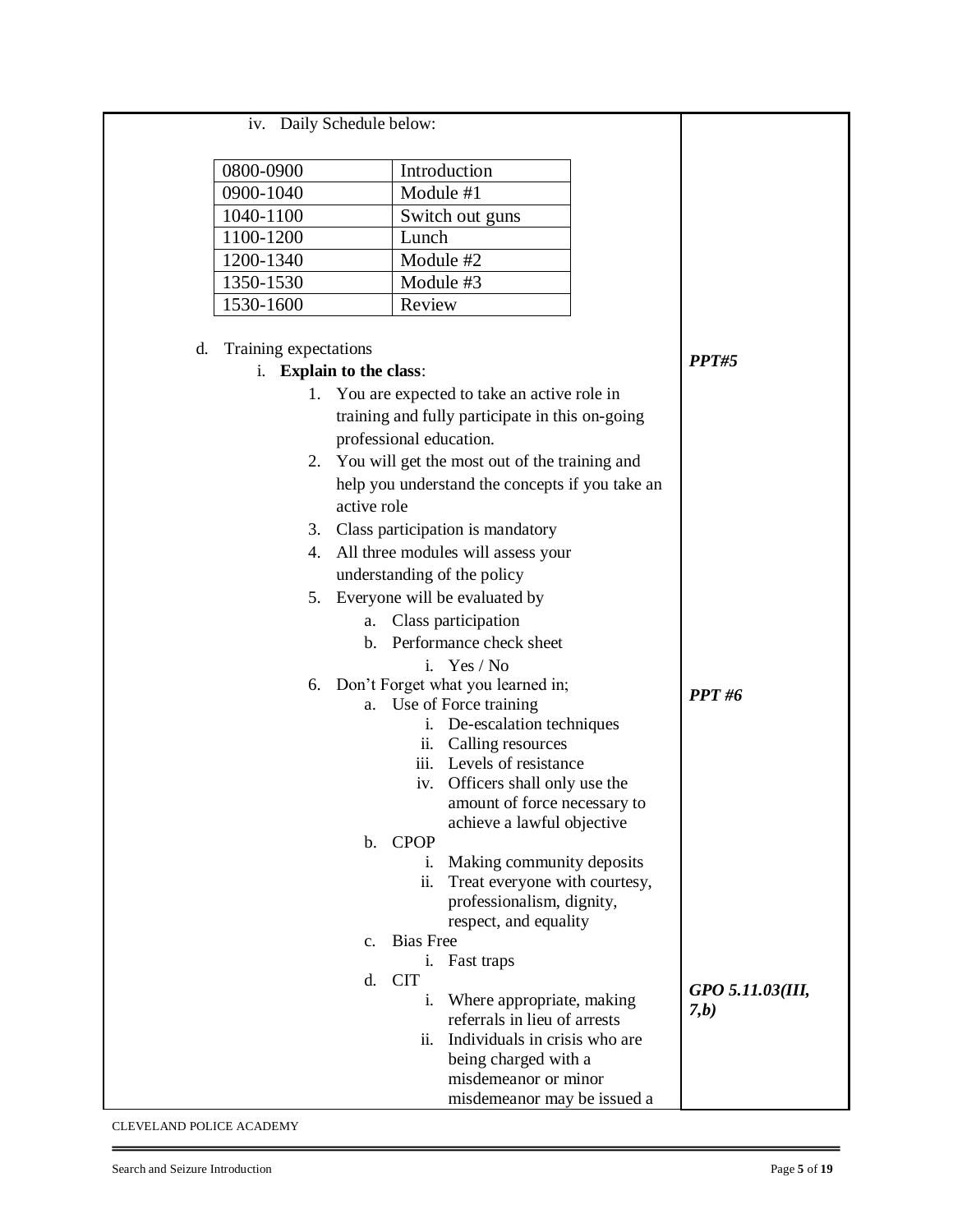| summons or made a named                                                                                                                                                                                                                                                                                                                                                                                                                                                                                                                                                                                                                                                                                                                                                                                                              |                |
|--------------------------------------------------------------------------------------------------------------------------------------------------------------------------------------------------------------------------------------------------------------------------------------------------------------------------------------------------------------------------------------------------------------------------------------------------------------------------------------------------------------------------------------------------------------------------------------------------------------------------------------------------------------------------------------------------------------------------------------------------------------------------------------------------------------------------------------|----------------|
| suspect in lieu of arrest.<br>ii. If the student does not perform satisfactorily then they<br>will receive remedial training so that they understand the<br>concepts<br>If the student does not participate in the training then<br>iii.<br>they will be sent back to their district/unit and their<br>commander will be notified<br><b>Explain to class:</b> This is your training, your level<br>1V.<br>participation will increase your knowledge and skills                                                                                                                                                                                                                                                                                                                                                                      | <b>PPT</b> #7  |
| Ш.<br>Chief's Video<br>Ask the class if they have any questions on the Chief's Video.<br>Be prepared to reinforce the Chief's parting thought" a well-<br>trained officer will result in better service to the citizens and a<br>safer community."                                                                                                                                                                                                                                                                                                                                                                                                                                                                                                                                                                                   | <b>PPT#8</b>   |
| At this point in the lesson the instructor will provide a forum for<br>an open discussion. The instructor will ask the below questions<br>with an emphasis on highlighting major policy changes. This<br>discussion will provide the student an opportunity for a teach-<br>back to validate they understand the major policy changes.<br>Discussion will include changes to the policy, how these policy<br>changes increases our professionalism and community<br>perceptions.                                                                                                                                                                                                                                                                                                                                                     |                |
| IV.<br>Highlighting some changes in the new policy<br>Ask the class-Under the new policy what information is required<br>a.                                                                                                                                                                                                                                                                                                                                                                                                                                                                                                                                                                                                                                                                                                          | <b>PPT#9</b>   |
| to give an individual under an investigatory stop? Have the class<br>call out answers: (correct responses below)<br>Officers full name and badge<br>i.<br>The fact the officer is a Cleveland Police Officer<br>ii.<br>The reason for the stop<br>iii.<br>The fact that the stop is being recorded, if applicable<br>iv.<br>Ask the class-how does this information increase the public's<br>$\mathbf{b}$ .<br>trust and confidence in the police? Have the class call out<br>answers: (correct responses below)<br>i. Provides people with a sense of dignity and respect<br>ii. Legitimizes the police action that is taking place<br>1. If you were stopped on the street wouldn't you<br>want to know why the stop was taking place<br>Wherever time and circumstance permit, officers shall<br>iii.<br>CLEVELAND POLICE ACADEMY | <b>PPT</b> #10 |

 $\overline{a}$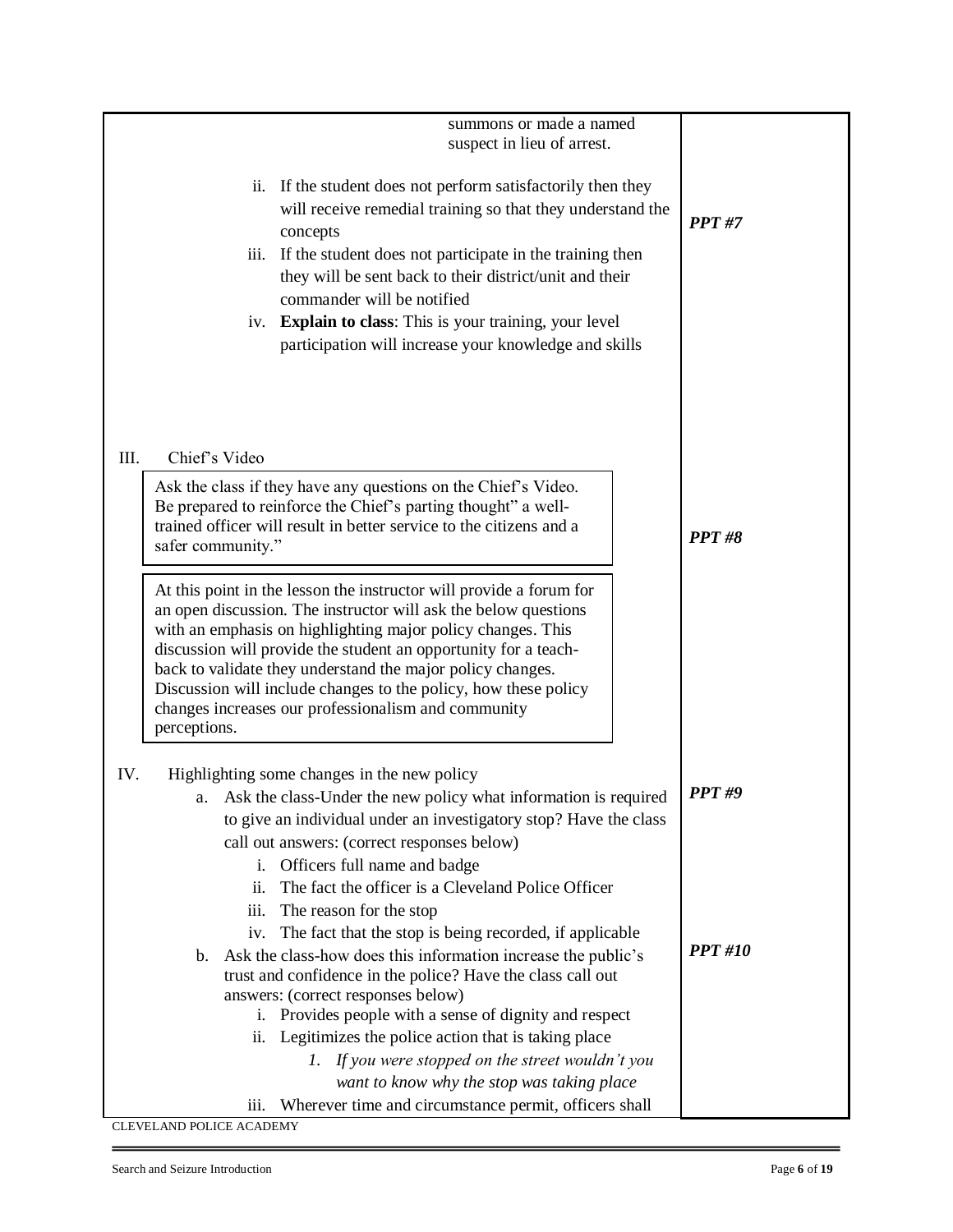|                | listen to the individual and answer any reasonable                |                          |
|----------------|-------------------------------------------------------------------|--------------------------|
|                | questions that the individual has relating to the                 |                          |
|                | interaction                                                       |                          |
|                | This provides them with a voice during the<br>1.                  |                          |
|                | encounter                                                         |                          |
| $\mathbf{c}$ . | Question to the class "When was the last time CDP's               | <b>PPT</b> #11           |
|                | investigatory stop policy was updated?"                           |                          |
|                | i. Answer-2002                                                    |                          |
|                | This is a good time to ask the class "Do you<br>1.                |                          |
|                | think search and seizure procedures have                          |                          |
|                | changed in the last 17 years?"                                    |                          |
|                | Solicit student feedback by asking "who was on<br>2.              |                          |
|                | the job in 2002"                                                  |                          |
|                | By updating policy this tells the community that<br>3.            |                          |
|                | the Division is progressing in the area of search                 |                          |
|                | and seizure                                                       |                          |
| d.             | Question to the class "Can anyone find the definition of Probable | <b>PPT</b> #12           |
|                | Cause in our current (Search and Seizure) General Police          | Arizona v Gant           |
|                | Orders?                                                           |                          |
|                | i. Answer-Probable Cause is not defined in our Current            |                          |
|                | (Search and Seizure) General Police Order                         |                          |
|                | ii. This is a good time to have an open discussion with the       |                          |
|                | class. Explain to the class that the new Search and               |                          |
|                | Seizure policies while it appears large and complex,              |                          |
|                | clarity is provided to you in the form of definitions and         |                          |
|                | other resources. Examples are guidance on speaking to             |                          |
|                | juveniles in an age appropriate manner, how to                    |                          |
|                | respectfully handle the search of a person wearing a              |                          |
|                | religious garment and when and how to conduct a strip             |                          |
|                | search                                                            |                          |
| e.             | Search and seizure is highly complex, nuanced issue               | <b>The Division will</b> |
| f.             | As we all know case law could change every day                    | continue to distribute   |
| g.             | Prior to this policy change, definitions relating to search and   | this information via     |
|                | seizure issues were often sporadic or placed into Divisional      | <b>Divisional Notice</b> |
|                | Notices and disseminated throughout the division with no formal   |                          |
|                | training                                                          |                          |
| h.             | Ask the class-Has anyone ever had a case thrown out or evidence   | <b>PPT</b> #13           |
|                | suppressed due to the application or timing of Miranda Warnings   |                          |
|                | Solicit feedback and ask for clarity in responses<br>i.           |                          |
|                | Explain that this new policy clarifies Miranda's where,<br>11.    |                          |
|                | when and how                                                      |                          |
|                | A subject is in custody and the officer is to<br>1.               |                          |
|                | question or interrogate the individual about any                  |                          |
|                | crime                                                             |                          |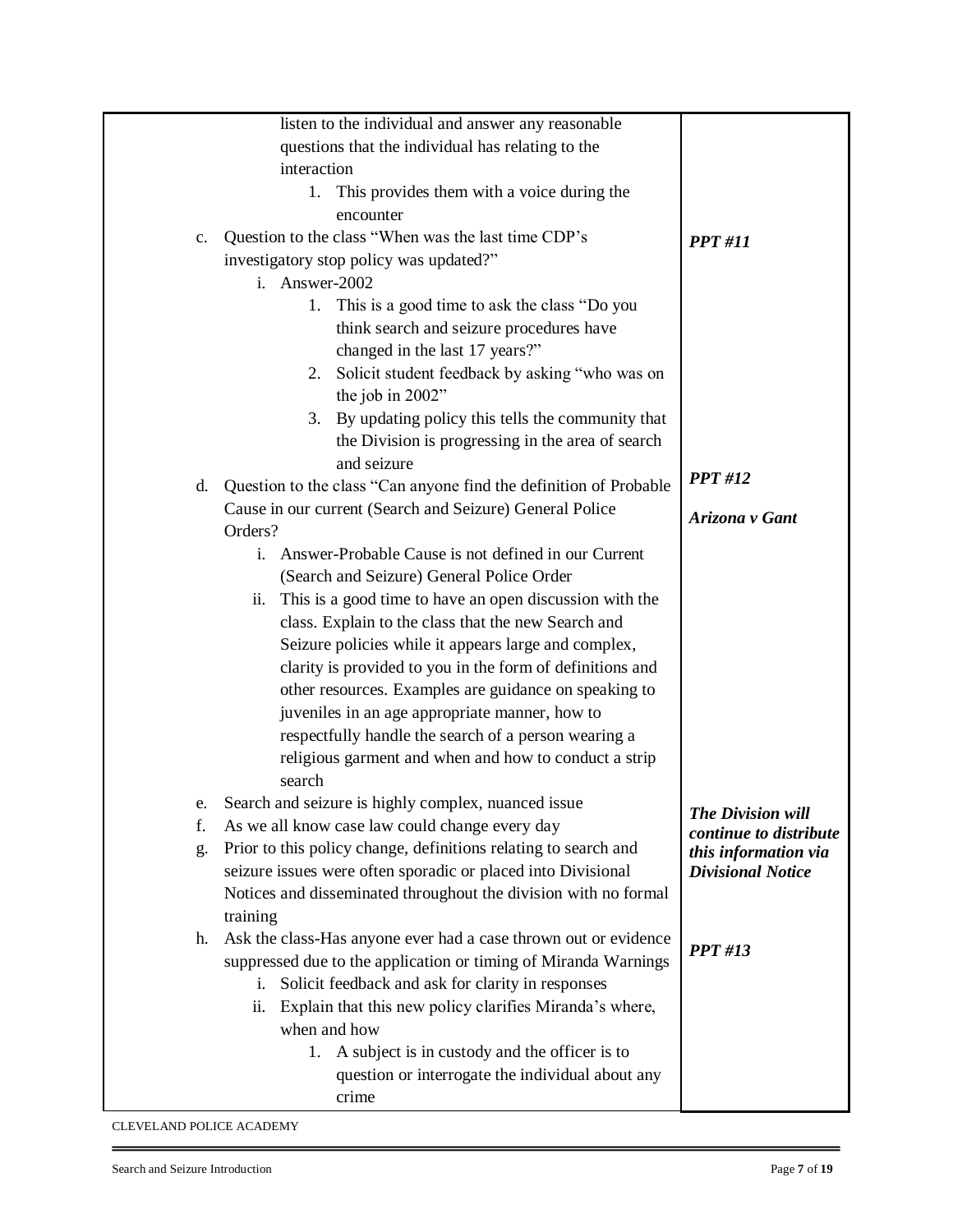| This increases transparency and<br>a.<br>understanding about the Miranda<br>Warning on the part of the citizen<br>b. Protects the public against involuntary<br>self-incrimination<br>The instructor will explain case specific<br>2.<br>requirements from Miranda Warnings<br>a. Deaf and Hard of Hearing<br>Individuals with Limited English<br>b.<br>Proficiency<br>Juveniles<br>$\mathbf{c}$ .                                                                                                                                                                                                                                                                                                                                                                                                                                                                                                                                                                                                                          |                |
|-----------------------------------------------------------------------------------------------------------------------------------------------------------------------------------------------------------------------------------------------------------------------------------------------------------------------------------------------------------------------------------------------------------------------------------------------------------------------------------------------------------------------------------------------------------------------------------------------------------------------------------------------------------------------------------------------------------------------------------------------------------------------------------------------------------------------------------------------------------------------------------------------------------------------------------------------------------------------------------------------------------------------------|----------------|
| Question to the class-Is a vehicle stop for a traffic code violation<br>i.<br>an investigatory stop? Answer-no<br>i. An officer shall have probable cause to conduct a vehicle<br>stop for a traffic code violation or completed<br>misdemeanor                                                                                                                                                                                                                                                                                                                                                                                                                                                                                                                                                                                                                                                                                                                                                                             | <b>PPT</b> #14 |
| <b>Initiate a Large Group Discussion:</b><br>Ask class-How do the new policies assist in an overall crime<br>prevention strategy that takes into account community values- solicit<br>feedback from students- answers below                                                                                                                                                                                                                                                                                                                                                                                                                                                                                                                                                                                                                                                                                                                                                                                                 | <b>PPT#15</b>  |
| V.<br>We must begin to re-define ourselves as a police agency                                                                                                                                                                                                                                                                                                                                                                                                                                                                                                                                                                                                                                                                                                                                                                                                                                                                                                                                                               | <b>PPT</b> #16 |
| As much community input as we have in forming these new<br>a.<br>policies, we are striving to educate the community on police<br>procedure<br>b. We learned in Community Engagement and Problem Solving<br>"Adverse police actions, real or perceived, can cultivate distrust<br>in communities who have been the object of that action. It<br>doesn't matter if the action happened here or abroad. For many,<br>negative perceptions of police can be based on things that<br>happened to others, not just to them"<br>These new search and seizure polices assist the Cleveland<br>$\mathbf{c}$ .<br>Division of Police in becoming a model of policing in the United<br><b>States</b><br>With these new strategies we begin to build a foundation of trust<br>d.<br>within the neighborhoods we serve<br>As a Division, we are continuing our commitment to develop<br>e.<br>policies rooted in constitutional law, without overlooking the<br>guidance from members of the community we serve:<br>i. Community members | <b>PPT</b> #17 |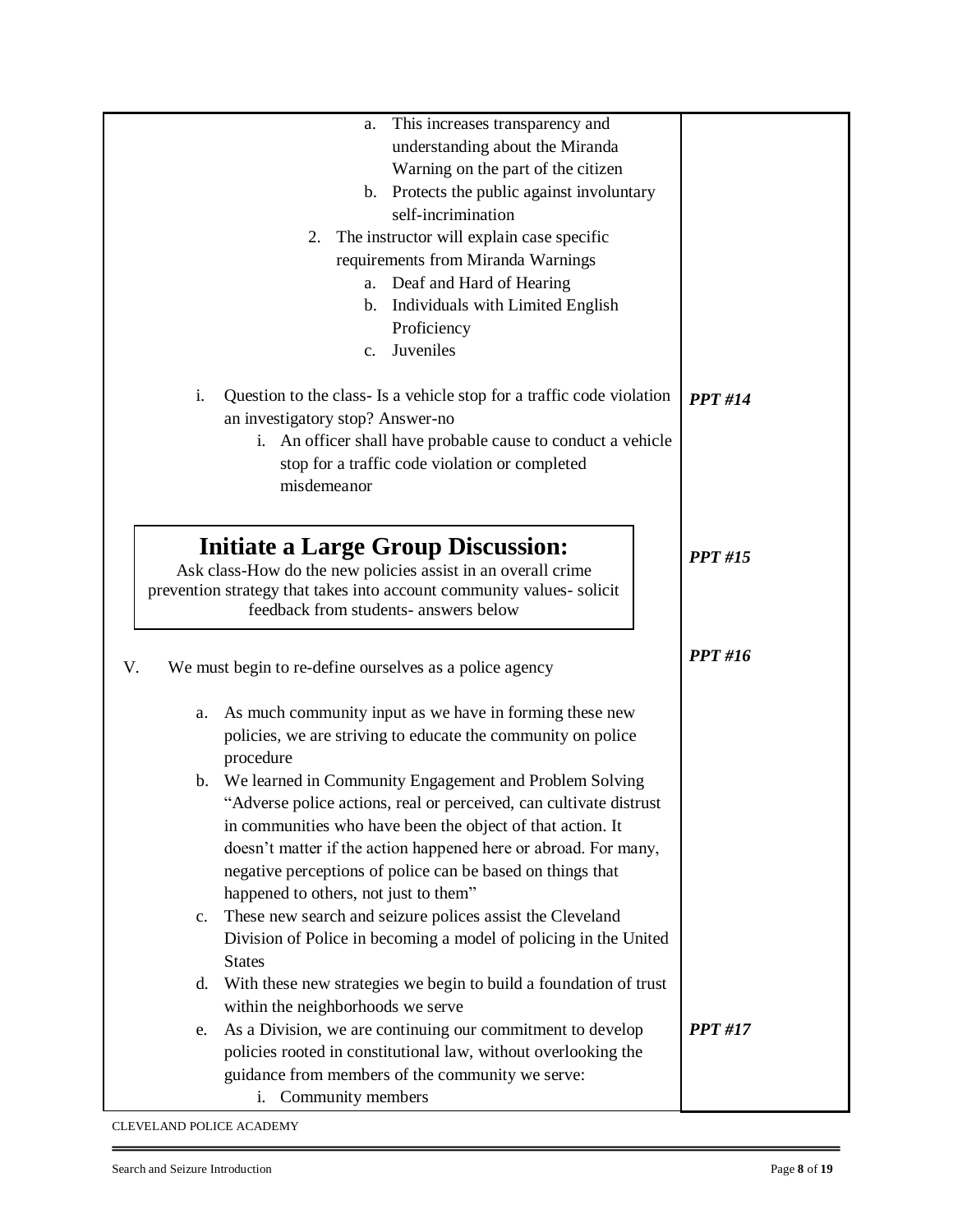| ii.<br>Church leaders                                              |                |
|--------------------------------------------------------------------|----------------|
| iii.<br><b>Business owners</b>                                     |                |
| iv. Political leaders                                              |                |
| v. Police leaders                                                  |                |
| vi. Department of Justice                                          |                |
| These policies provide clarity and guidance on complex legal<br>f. |                |
| issues. Using the tools provided by these new policies we can      |                |
| work with our community partners to build trust                    |                |
|                                                                    |                |
|                                                                    |                |
| <b>Initiate a Large Group Discussion:</b>                          | <b>PPT</b> #18 |
| Ask class-"Why is this training important?"                        |                |
| Solicit feedback from students, answer below                       |                |
|                                                                    |                |
| Search and Seizure has more impacts than you may think<br>g.       |                |
|                                                                    |                |
| i. It is the law                                                   |                |
| Conduct searches and seizures fairly and respectfully<br>11.       |                |
| consistent with the Division's commitment to;                      |                |
| 1. Procedural justice                                              |                |
| Treating people with dignity and respect<br>a.                     |                |
| Giving individuals a chance to be heard<br>$\mathbf{b}$ .          |                |
| during encounters                                                  |                |
| Making decisions fairly and based on<br>$c_{\cdot}$                |                |
| facts, staying neutral                                             |                |
| d. Conveying goodwill and trustworthiness                          |                |
| through transparency                                               |                |
| 2. Community and Problem Oriented Policing                         |                |
| Identify and solve problems in ways<br>a.                          |                |
| other than arrest                                                  |                |
| Community values<br>3.                                             |                |
| Bias free policing<br>a.                                           |                |
| All investigatory stops will be conducted in a<br>4.               |                |
| manner that not only promotes the safety of                        |                |
| police officers and the public but also conforms                   |                |
| to the constitutions of the United States and                      |                |
| <b>State of Ohio</b>                                               |                |
| Can have negative impacts<br>iii.                                  |                |
| 1. Personally                                                      |                |
| a. Loss of employment                                              |                |
| Suspension<br>b.                                                   |                |
| Civil liability for the officer and the<br>$\mathbf{c}$ .          |                |
| department                                                         |                |
| Criminal liability on the part of the<br>d.                        |                |
|                                                                    |                |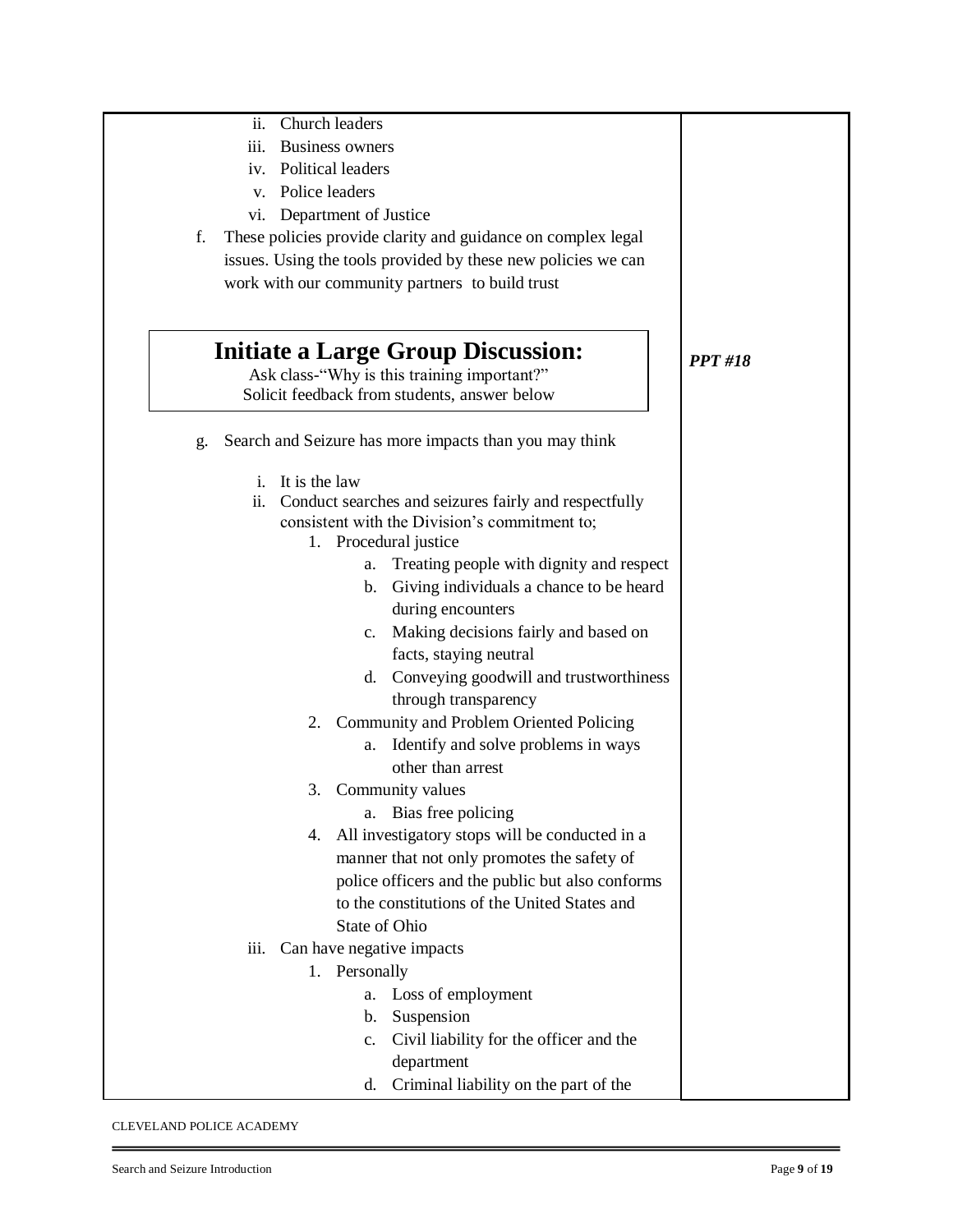| officer<br>2. Loss of public trust                                                                                                                                                                                                                                                                                 |               |
|--------------------------------------------------------------------------------------------------------------------------------------------------------------------------------------------------------------------------------------------------------------------------------------------------------------------|---------------|
| a. We want to make deposits in                                                                                                                                                                                                                                                                                     |               |
| community bank account<br>As taught in Bias-Free<br>b.                                                                                                                                                                                                                                                             |               |
| The way the public views the police as a<br>$c_{\cdot}$                                                                                                                                                                                                                                                            |               |
| whole                                                                                                                                                                                                                                                                                                              |               |
| Court cases being lost<br>3.                                                                                                                                                                                                                                                                                       |               |
| CDP will conduct investigatory stops, searches and arrests fairly<br>h.                                                                                                                                                                                                                                            |               |
| and respectfully as part of an effective overall crime prevention                                                                                                                                                                                                                                                  |               |
| strategy that takes into account community values<br>Officers may take into account the race, ethnicity, age, gender, or<br>i.                                                                                                                                                                                     |               |
| other demographic characteristics of an individual in establishing                                                                                                                                                                                                                                                 |               |
| reasonable suspicion or probable cause only when the                                                                                                                                                                                                                                                               |               |
| characteristics are part of an actual and credible description of a                                                                                                                                                                                                                                                |               |
| specific subject in an investigation that includes other identifying                                                                                                                                                                                                                                               |               |
| factors.                                                                                                                                                                                                                                                                                                           |               |
| <b>Initiate a Large Group Discussion:</b><br>During this review of definitions the instructor will say the<br>key word and definition. The instructor will then ask the<br>class to give examples. This will provide critical thinking<br>concepts to the students and an opportunity for interactive<br>learning. |               |
| Definition review (Brief synopsis of several definitions with examples in<br>VI.<br>bold)                                                                                                                                                                                                                          | <b>PPT#19</b> |
| Consensual encounters-<br>a.                                                                                                                                                                                                                                                                                       |               |
| A voluntary encounter between the police and an<br>i.<br>individual with the intent of engaging in casual, and/or<br>non-investigative conversation.                                                                                                                                                               |               |
| A brief conversation with a pedestrian<br>1.                                                                                                                                                                                                                                                                       |               |
| Talking with a store owner about community<br>2.<br>related concerns                                                                                                                                                                                                                                               |               |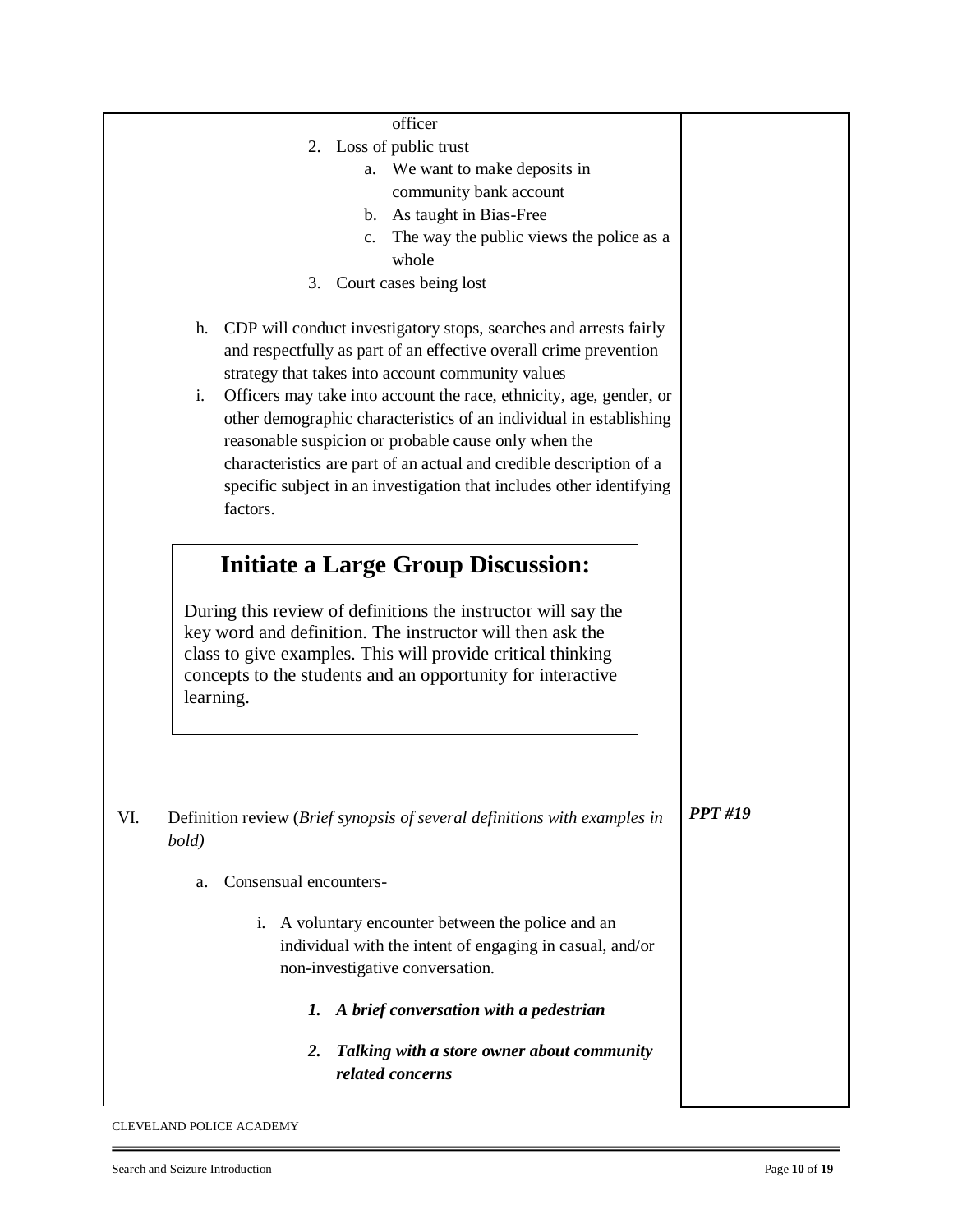| A reasonable person in the individual's position would<br>ii.                                                                          |                                          |
|----------------------------------------------------------------------------------------------------------------------------------------|------------------------------------------|
| feel free to leave and/or decline any of the officer's                                                                                 |                                          |
| requests at any point                                                                                                                  |                                          |
|                                                                                                                                        |                                          |
| It is best practice to inform the person that they<br>1.                                                                               |                                          |
| are free to go-creates a record on body camera                                                                                         |                                          |
|                                                                                                                                        |                                          |
| Non-custodial interviews-<br>b.                                                                                                        |                                          |
| i. A voluntary and consensual investigatory interview that<br>an officer conducts with an individual                                   |                                          |
| During which the individual is free to leave and/or<br>$\overline{\mathbf{u}}$ .<br>decline any of the officer's requests at any point |                                          |
| 1.<br>Talking to a neighbor about recent break-ins in<br>the area                                                                      |                                          |
| Canvassing an area to search for witnesses of a<br>2.<br>recent crime                                                                  |                                          |
| 3. Be mindful however, a non-custodial interview                                                                                       |                                          |
| may turn into a seizure we will discuss seizures                                                                                       |                                          |
| further                                                                                                                                |                                          |
|                                                                                                                                        |                                          |
| Seizure-When an officer's words or actions would make a<br>$\mathbf{c}$ .                                                              |                                          |
| reasonable person believe that he or she is not free to leave or                                                                       |                                          |
| terminate the encounter                                                                                                                |                                          |
|                                                                                                                                        |                                          |
| Physical arrest of an individual<br>i.                                                                                                 | A physical arrest,                       |
| <b>Traffic stop</b><br>ii.                                                                                                             | traffic stop,                            |
| <b>Investigatory stop</b><br>iii.                                                                                                      | investigatory stop                       |
| iv. Show of force or authority                                                                                                         | and show of force                        |
| <i>v.</i> Using lights or sirens                                                                                                       | are clearly examples                     |
| <b>Number of officers present</b><br>vi.                                                                                               | of seizures                              |
| Blocking the individual's vehicle or freedom to move<br>vii.                                                                           |                                          |
| Physical contact with the individual<br>viii.                                                                                          | It is important to                       |
| Whether the officers or tone of voice indicates that<br>ix.                                                                            | note that $v.-x.$ is an                  |
| compliance with the officers request is required                                                                                       | evaluation of the                        |
| Display of a weapon<br>x.                                                                                                              | totality of                              |
|                                                                                                                                        | circumstances, not a<br>bright line rule |
| Area of Immediate Control- The physical area within reaching<br>d.                                                                     |                                          |
| distance which the person might gain possession of a weapon,                                                                           |                                          |
| destructible evidence, or evidence                                                                                                     |                                          |
|                                                                                                                                        |                                          |
| Within reaching distance of a arrested person (arm's<br>i.                                                                             |                                          |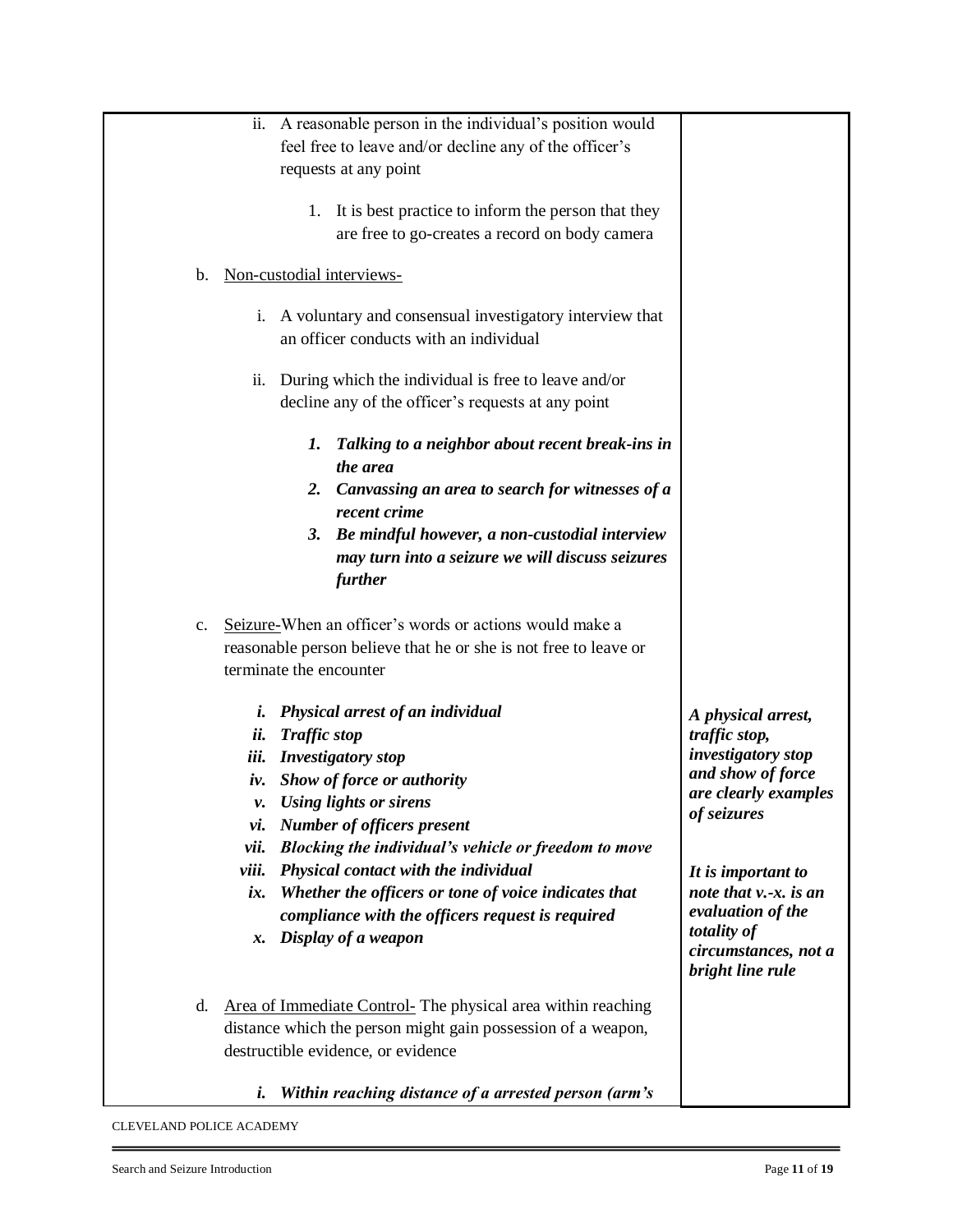#### *length)*

- e. Search
	- i. A search is either a physical intrusion into a constitutionally protected area (ex. a person, house, paper or effect)
	- ii. for the purpose of gathering information or any conduct that violates a reasonable expectation of privacy by officers or civilians acting as an agent of law enforcement
		- *1. Search incident to arrest*
		- *2. Inventory search of a vehicle prior to a tow*
- f. Probable cause-The facts and circumstances known to the officer that would lead a reasonable person to believe an individual has more likely than not committed or is committing a crime
	- *i. Physical evidence on scene*
	- *ii. Witness or victim statements*
	- *iii. An officer's observations*

#### g. Plain Feel Doctrine:

i. An officer may seize an object while conducting a limited search during a permitted pat down/frisk

#### *1. The handle of a firearm 2. Knife*

ii. If its nature as contraband is immediately apparent by feel, and without manipulation of any objects.

#### *1. Observable or apparent*

h. Reasonable Suspicion:

- i. An objectively, justifiable suspicion that is based on specific and articulable facts or circumstances that justifies an officer stopping an individual that has committed, is committing, or is about to commit an offense.
	- *1. A investigatory stop of an individual based on*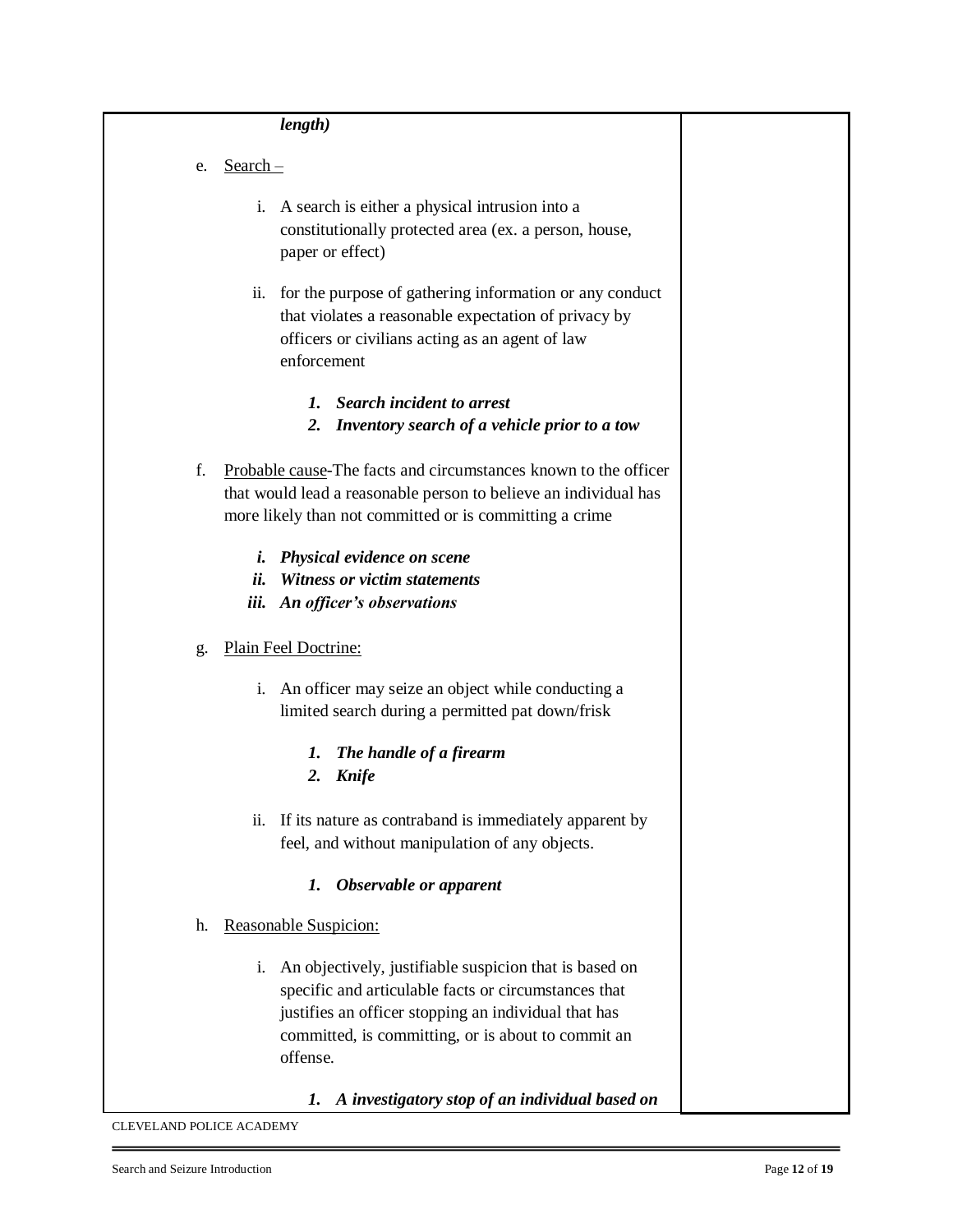*the description provided by a radio broadcast (i.e. a person matching the description of a domestic violence suspect seen in the area of the caller)*

- ii. Reasonable suspicion is more than a hunch but less than probable cause.
	- *1. Needs to be articulable facts based on observations or reliable sources of information*
	- *2. While on routine patrol you observe a person standing in front of convenience store known to sell alcohol. You have previously had complaints of individual's openly drinking alcohol at this location. This person appears to drink from a large glass container. When this person notices the police he or she quickly turns to walk away and attempts to keep the container from sight. You initiate a noncustodial interview by walking up to the person and begin a casual conversation to develop more information. As you are speaking with the person you notice the glass container is an open container of beer.*
- iii. A police officer stopping an individual must be able to point to specific facts or articulable circumstances even though the level of suspicion need not arise to probable cause.

## **Initiate a Large Group Discussion:**

Can an officer search or seize a subject based on an anonymous tip alone?

Have student support and/or justify their response

Answer –no

*PPT #20*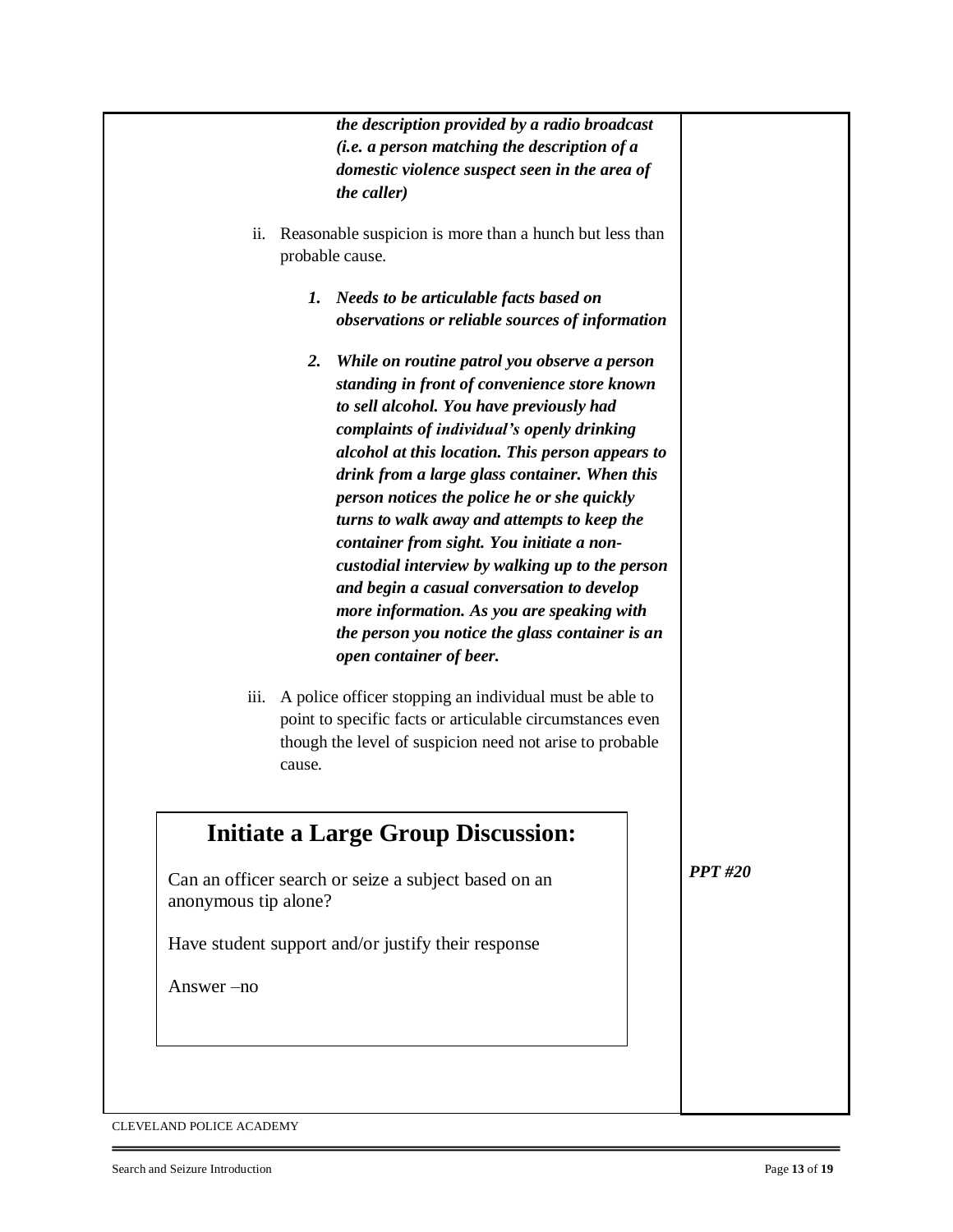| VII.  |                | Anonymous Tips                                                                                                                                                              |                |
|-------|----------------|-----------------------------------------------------------------------------------------------------------------------------------------------------------------------------|----------------|
|       | a.             | Information from a person not known by police is not to be<br>assumed trustworthy without additional details which point to<br>criminal activity                            |                |
|       | b.             | Officers must carefully develop reasonable suspicion in cases<br>involving anonymous tips by corroborating information received<br>with what the officer observes on scene. |                |
|       | c.             | Officer's observations while on scene, securing more complete                                                                                                               |                |
|       |                | information from an anonymous person and/or other<br>circumstances that would tend to support the information                                                               |                |
|       |                | received are all ways that officers can use to articulate                                                                                                                   |                |
|       |                | reasonable suspicion allowing a Terry stop.                                                                                                                                 |                |
|       |                |                                                                                                                                                                             | <b>PPT</b> #21 |
| VIII. | a.             | Data Collection forms<br>Explain to the class-Keep in your mind the need to clearly                                                                                         |                |
|       |                | articulate reasonable suspicion and probable cause. This                                                                                                                    |                |
|       |                | information along with other information will be input into data                                                                                                            |                |
|       |                | collection software                                                                                                                                                         |                |
|       | b.             | The software is primarily drop down boxes but also has free text<br>input. However it is encouraged to fill out the drop down boxes                                         |                |
|       |                | fully for data collection                                                                                                                                                   |                |
|       | c.             | You will be asked to clearly articulate what initially led you to                                                                                                           |                |
|       |                | the encounters. Including the facts giving rise to reasonable                                                                                                               |                |
|       |                | suspicion and separate facts justifying any non-consensual<br>search                                                                                                        |                |
|       |                | d. Similar to a CIT stat sheet only digital                                                                                                                                 | <b>PPT</b> #22 |
|       | e.             | This an opportunity to explain what you did during an encounter                                                                                                             |                |
|       |                | and why                                                                                                                                                                     |                |
|       |                |                                                                                                                                                                             |                |
| IX.   | Safety         |                                                                                                                                                                             |                |
|       | a.             | Identify supervisor who is the safety officer                                                                                                                               |                |
|       | b.             | Safety is everyone's number one priority                                                                                                                                    |                |
|       | $\mathbf{c}$ . | All instructors will store their weapons and be checked by a                                                                                                                |                |
|       |                | supervisor prior to enter training areas                                                                                                                                    |                |
|       | d.             | Anyone can stop training for safety reasons                                                                                                                                 |                |
|       | e.             | Anyone injured must report their injury to an instructor or<br>supervisor immediately                                                                                       |                |
|       | f.             | There is a first aid kit and AED available at both sites                                                                                                                    |                |
|       |                | i. Police Academy                                                                                                                                                           |                |
|       |                | 1. First aid kit                                                                                                                                                            |                |
|       |                | Entrance of police academy<br>a.                                                                                                                                            |                |
|       |                | 2. AED                                                                                                                                                                      |                |
|       |                | Entrance of police academy<br>a.                                                                                                                                            |                |
|       |                | Gym next to vending machine<br>b.                                                                                                                                           |                |
|       |                | Trauma kits<br>3.                                                                                                                                                           |                |
|       |                | Entrance of police academy<br>a.                                                                                                                                            |                |
|       |                | Gym office<br>b.                                                                                                                                                            |                |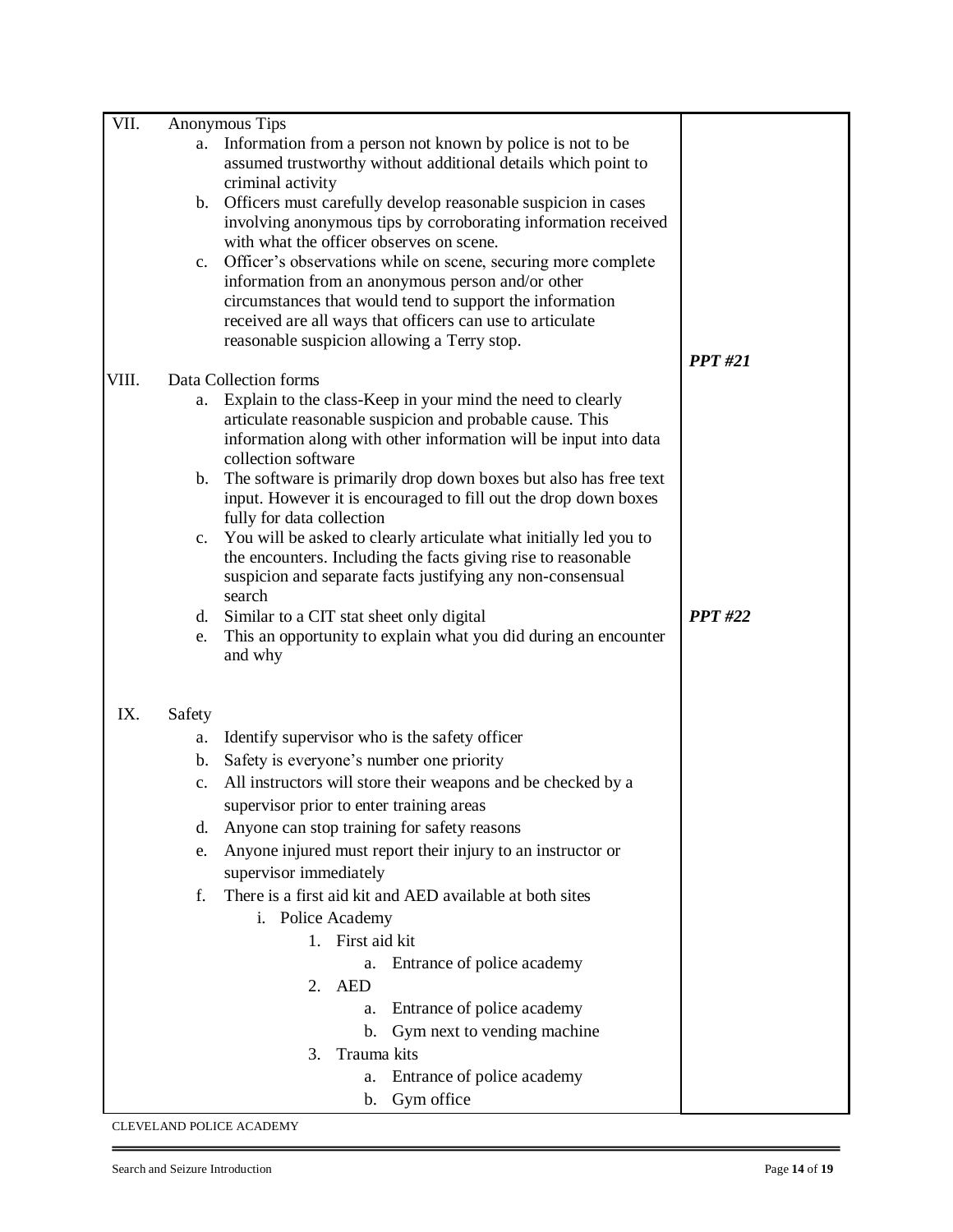| g.                       | NO LIVE WEAPONS will be used in training; all students will             |
|--------------------------|-------------------------------------------------------------------------|
|                          | be issued inert training weapons.                                       |
|                          | i. Instructors' weapons shall be secured                                |
|                          | 1. Outside of training and area                                         |
|                          | 2. Prior to training                                                    |
|                          | Supervisors will check instructors<br>3.                                |
|                          | ii. Signage shall be placed outside of training area                    |
|                          | Warning to "Stay out, training in progress"<br>1.                       |
|                          | No one shall be allowed to enter training area with live<br>iii.        |
|                          | weapons                                                                 |
|                          | Training Section supervisors shall monitor training<br>iv.              |
|                          | If someone enters the training area with a weapon<br>V.                 |
|                          | 1. All training shall stop immediately                                  |
|                          | Training shall not resume until area is cleared<br>2.                   |
|                          | and free from live weapons                                              |
|                          | Student personal safety<br>a.                                           |
|                          | Officer personal safety<br>b.                                           |
|                          | Drink fluids<br>vi.                                                     |
|                          | Sunscreen (if necessary)<br>vii.                                        |
|                          | Clothing to keep warm<br>viii.                                          |
| X.                       | Breaking for lunch                                                      |
| a.                       | All groups will return to the main classroom                            |
| b.                       | You will be allowed to recover your weapon (if needed)                  |
| $\mathbf{c}$ .           | Must be back on time                                                    |
| d.                       | Do not leave your weapon in the car                                     |
| e.                       | Do not put weapons in box, wait for instructions                        |
| f.                       | After lunch return to classroom for safety brief (same as in the        |
|                          | morning) and safety check. Continue with training                       |
|                          |                                                                         |
| XI.                      | Divided into groups                                                     |
|                          | a. Read name for Group 1                                                |
|                          | Then report to their training area<br>1.                                |
|                          | They will be safety checked by instructors<br>ii.                       |
|                          | b. Read name for Group 2                                                |
|                          | Then report to their training area<br>i.                                |
|                          | They will be safety checked by instructors<br>11.                       |
|                          | c. Read name for Group 3<br>Then report to their training area<br>1.    |
|                          | They will be safety checked by instructors<br>$\overline{\mathbf{u}}$ . |
|                          |                                                                         |
|                          |                                                                         |
|                          |                                                                         |
|                          |                                                                         |
| CLEVELAND POLICE ACADEMY |                                                                         |

þ,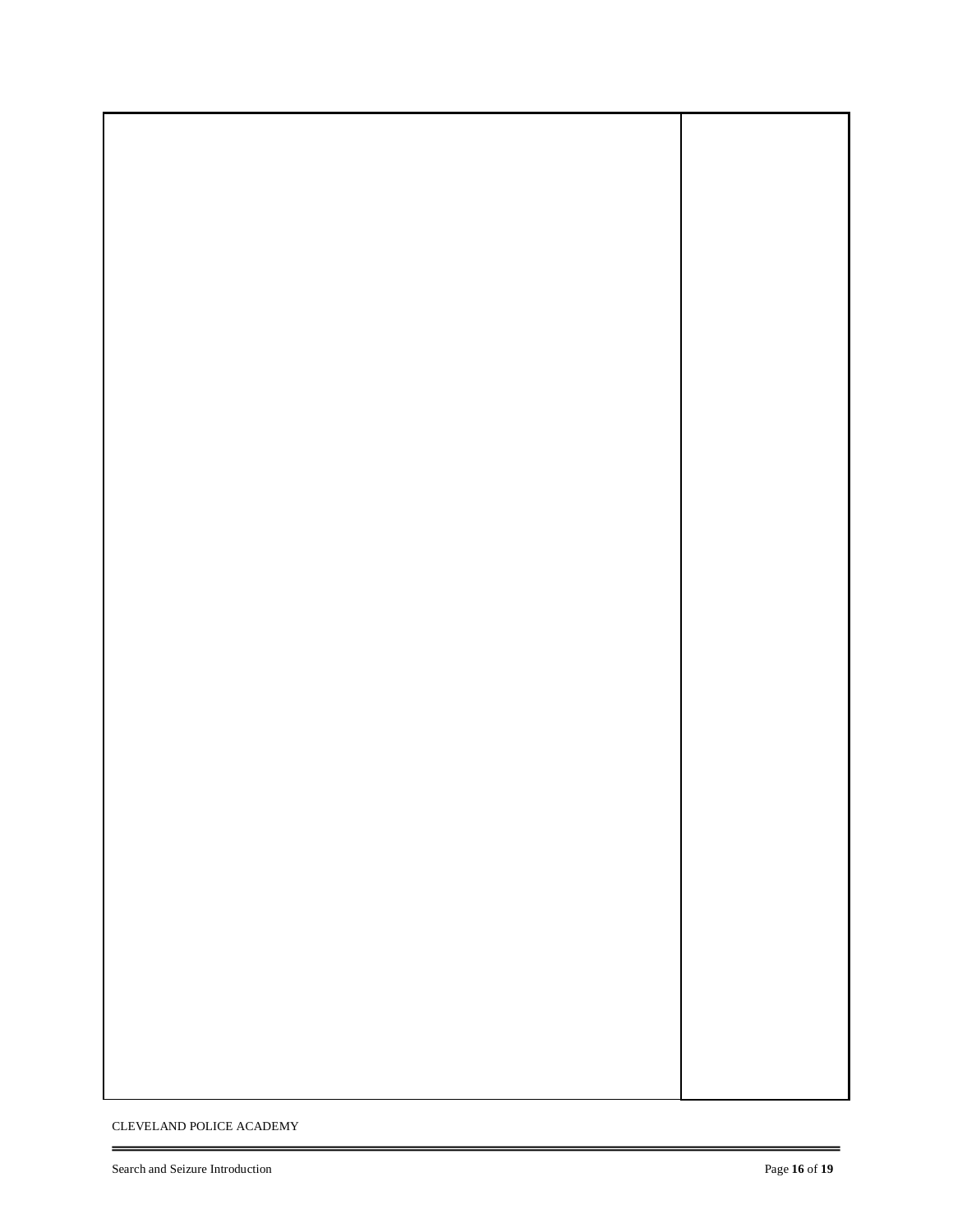$\blacksquare$